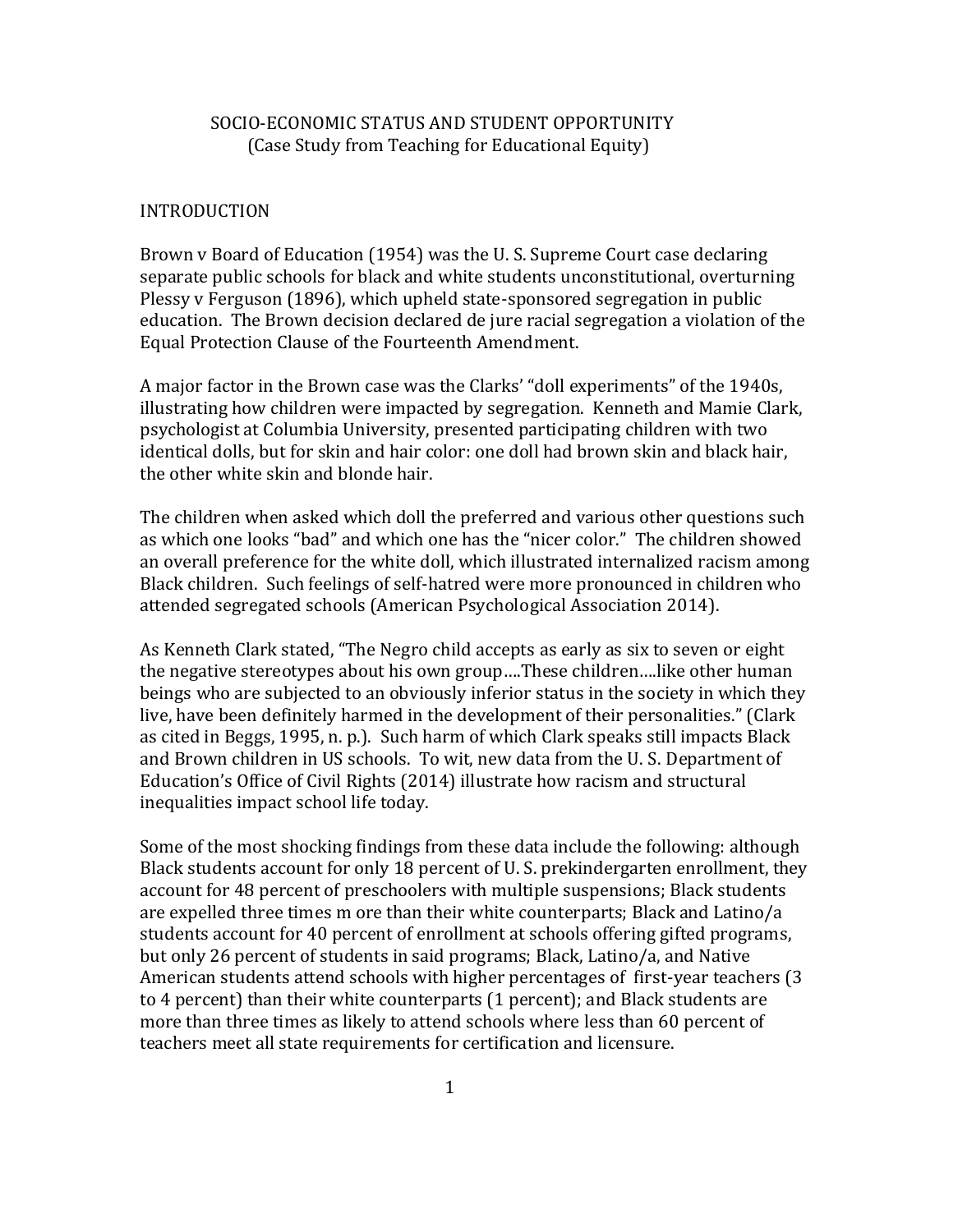The above findings have great implications for our kindergarten to twelfth grade schools, for higher education and for society in general. The issue of financial and resource equity in education continues to be a crucial issue. Can the heart of our nation be judged by the allocation of their resources? Tellingly, more resources are allocated to incarceration than to education.

Despite the fact that the United States is one of the wealthiest nations, the United States comprises 5 percent of the world's population and 25 percent of the world's inmates (Darling-Hammond 2013). As Kozol (2005) argues, the discrepancy in funding for public schools in the United States disproportionately impacts the poor and people of color, leading to an intractable opportunity gap. The glaring question remains: how far are we from Brown?

Although Brown was decided over fifty years ago, we are not metaphorically far from the above mentioned feelings of students of color illustrated in Clarks' experiment, trapped in segregated schools and reduced to feelings of inferiority. This issue of equitable school funding is not only relevant to those students attending these schools, but to society in general. We must do better to equitably educate our children.

This is a complex case involving "intersectionality." Intersectional is a theoretical construct functions to describe the experience of individuals possessing interlocking oppression and/or multiple minority statuses and a depiction of the lived experience of individuals who possess identities that may or may not conflict in their political orientations, This case intentionally focuses explicitly on socioeconomic status, and implicitly on race. This intentionally highlights the "colorblindedness" of the staff working at the school described in this case.

This case alludes to the racial tensions surrounding access to public pools in American history. Even today, we feel the implications of both legalized and socially imposed segregation in this area. To wit, approximately 58 percent of African American children do not know how to swim, which is double the rate of white children (Wiltse 2007). Also, African Americans are three times more likely to be victims of drowning (National Public Radio, 2008).

This case examines the experiences of Dr. Marcia Moore, administrator of the Cambridge Summer Sports Camp (CCSC) Program, and Mr. Jim Griner, physical education teacher, born and raised in the community. Their personal experiences with race and class converge after a controversial incident, which may or may not be classified as a student discipline infraction.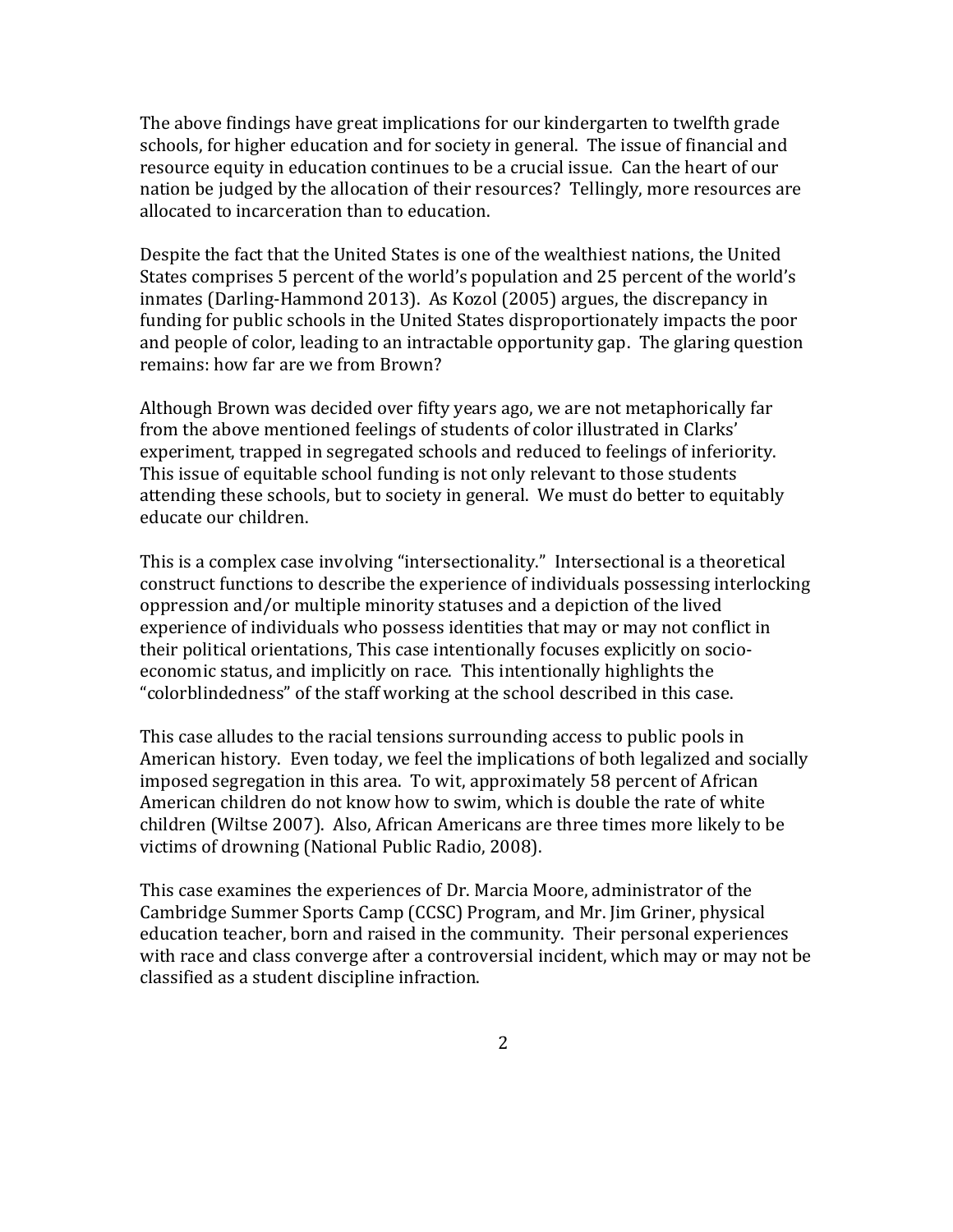## THE CASE

A school district is dependent on the support, resources, and involvement of a community and its members. In addition to collaborative community support, population demographics and history, including socio-economic factors and population growth greatly impact the financial stability and growth of the school district. Likewise, the overall performance amd succdwss 9f the school district may have a direct impact on the growth and the property values of a community (Chiodo, Hernandez-Murillo, & Owyang, 2010).

The economy and population of Cambridge, Pennsylvania, has declined steadily since the closing of the steel mills in the late 1970s. The population decreased from 167,000 people in 1960 to 65,000 by 2015. The city, which had once relied heavily on manufacturing jobs, is now in a state of economic decline contributing to a lack of educational advancement, lower salaries, and high unemployment.

The Cambridge City School District has an enrollment of approximately 5,100 students with 20 percent of the population receiving services for students with disabilities. This program serves 98 percent economically disadvantaged students of which 85 percent African American and 15 percent white. Although many graduates of the Cambridge School District pursue college degrees, few return to the area due to the shortage of career opportunities in the city and county. Only 62 percent of the overall population has earned a high school diploma. In addition, 25 percent of Cambridge residents currently hold a bachelor's degree, while only 4 percent have earned a graduate degree.

The median combined household income in 2015 was \$34,500, well below the state average of 47,000 per household. The Department of Job and Family Services reports that 18 percent of all residents throughout the county currently live below the federal poverty level. In comparison, 36.4 percent of the adults and 63.3 percent of the children currently residing in Cambridge are currently living below poverty level with many families receiving cash and food assistance, child care subsidies, access to basic medical and dental care, as well as access to early learning opportunities for children through the Head Start program.

Research clearly shows a relationship between school level poverty and student academic performance. As the level of poverty increases in a school, student performance declines (Betts, Rueben & Danenberg, 2000; Coleman, 1966; Datcher, 1982; Grissmer, Flanagan, Kawata & Williamson, 2000).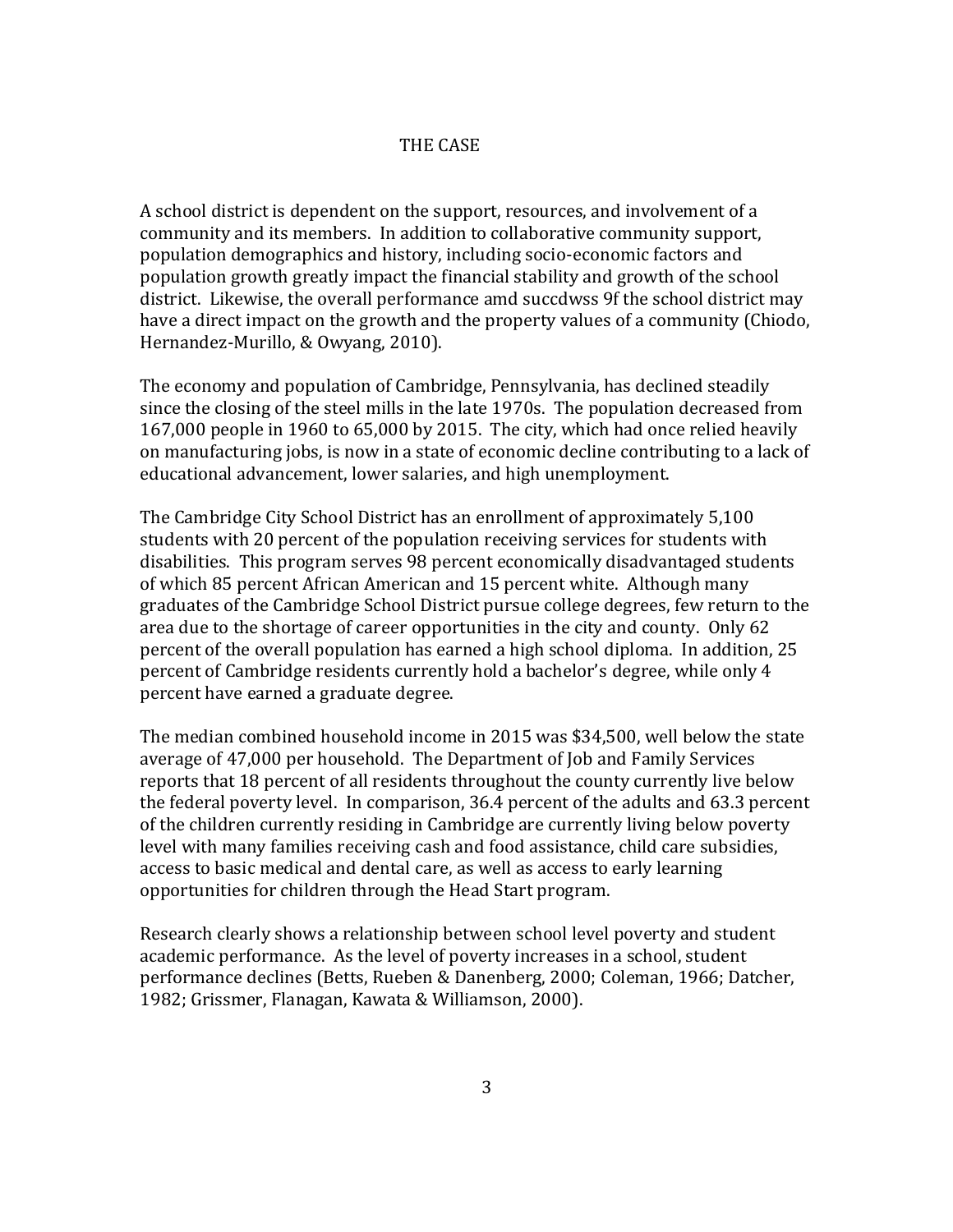### CASE BACKGROUND: THE CAMBRIDGE CITY SCHOOL DISTRICT

The percentage of students classified as economically disadvantaged has steadily increased over the past twenty years. The 2014-2015 Cambridge school District Report Card stated that 98 percent of the five thousand students enrolled in the district are classified as economically disadvantaged. The district currently ranked last of the school districts in the state.

Although evidence does not suggest that the district performance is contributing to population and economic decline within the city of Cambridge, the impact of population demographics and socio-economic factors are evident in the school district. Enrollment numbers have declined substantially over the years, and as property values have declined, lower property tax revenue has had a deleterious effect on the district budget.

The Cambridge City School District has been ill equipped to support the needs of a growing population of economically challenged students attending their schools. No training was provided for teachers to address the challenging needs of students, many of whom come to school hungry and below state expectations for their grade level. Families in this area tend to be transient because jobs and resources are scarce.

Parents typically must work two or three jobs in order to make ends meet. This has great implications for the children currently residing in this area. Because parents are often away from the home working, older siblings are responsible for feeding and tending to homework needs of younger siblings---often areas beyond their expertise. In areas of economic insecurity, gangs tend to flourish as recently evidenced by the explosion of gang activity in Cambridge.

The Cambridge City School District is aware of the societal economic issues that families residing in their district experience. Although they have little control over thee issues, the superintendent, Dr. Livingston, wrote a five-year federal grant in order to assist parents in the district. Her plan was to expand the district's summer school program, from a credit and retention recovery program, to a summer enrichment program for all students in the district so that parents could focus on work and cease to worry about their children falling prey to gang influences within their neighborhoods.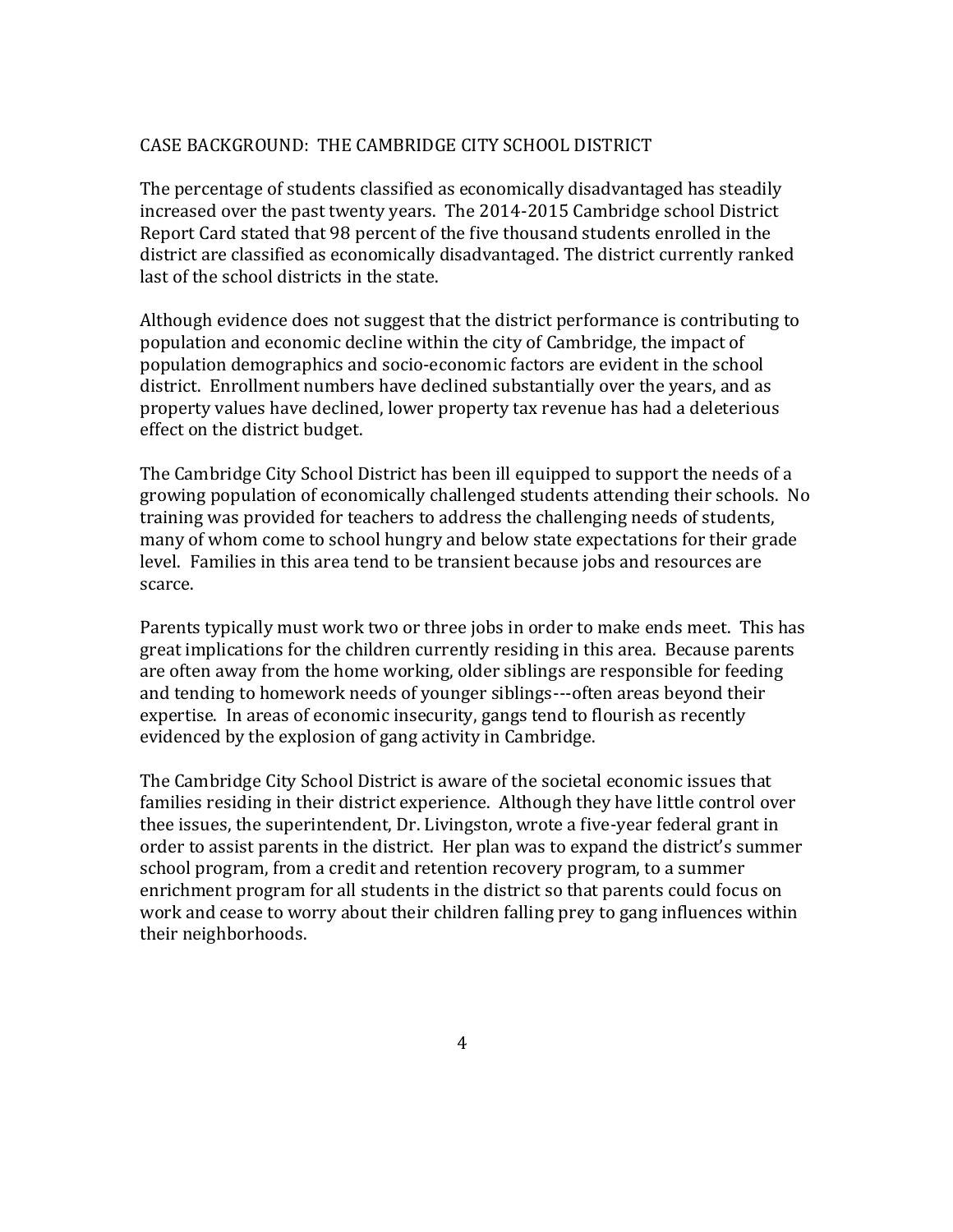### CASE NARRATIVE: THE CAMBRIDGE SUMMER SPORTS CAMP

In an effort to provide a summer enrichment program to an underserved population, the Cambridge City School District gained federal funding through Title II to support the Cambridge Summer Sports Camp (CSCS) focusing on sports, and physical activity. Although many of the students in the district were in need of literacy and math skills, the majority testing well below grade level, the superintendent determined that a m ore pressing need was to repair the negative perceptions the community held of the schools. Dr. Livingston felt that easing the pressures of childcare might help repair the multiple decade-long divide between the school and the community.

Dr. Livingston was unaware of the cause of the divide. In fact, most teachers and administrators were unaware that such a divide and distrust among parents even existed. The historical knowledge of the community among school district employees was not well known; this was exacerbated by the high rate of teacher turnover that is common in urban areas.

Despite the facts, Dr Livingston was confident that the camp could do much to bridge these divides. She determined that this measure would do more for the community than she could do by talking to district employees about historic strife. In her experience, she had found that educators have difficulty in dealing with longrange systemic problems.

Instead, teachers are accustomed to "quick fix" and top-down initiatives. Likewise, she surmised that her parents were too busy to become involved and were likely not well informed about their children needed in order to be successful in school. Moreover, the feds had approved her initiative and funded it well. She was confident that the summer program would be successful.

### THE CAMBRIDGE SUMMER SPORTS CAMP

The new initiative, the CSSC, consisted of a summer-long series of active sports training camps. The day camps provide specific sports training in baseball, basketball, inline hockey, lacrosse, soccer, softball, tennis, and volleyball. All children, grades three through ten, enrolled in Cambridge City Schools and residing in a low-income household were eligible, but enrollment was limited based on funding.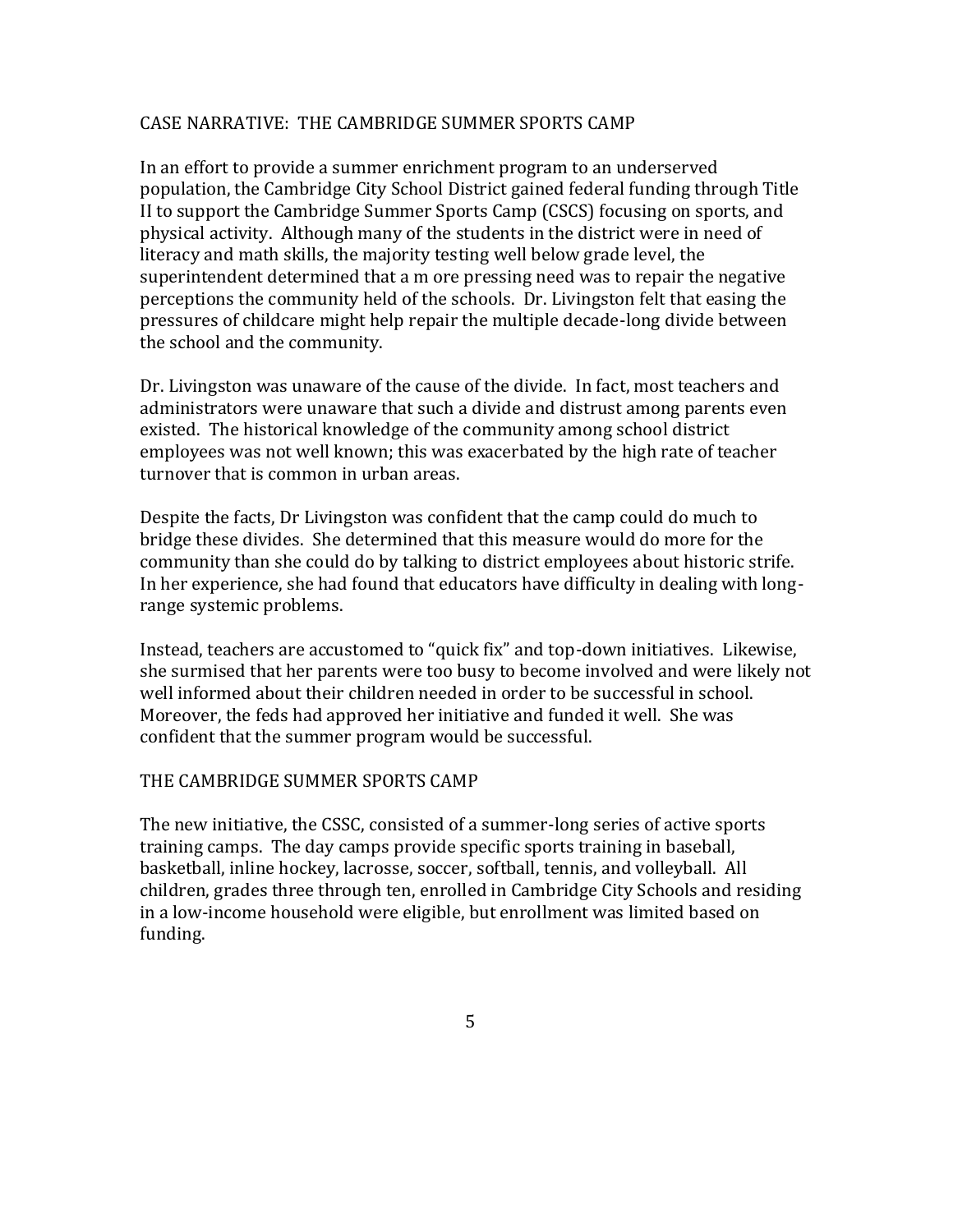Campers arrived every morning at 8:30 am and left at 5:00 pm. Activities included warm ups/stretching, lessons, drills and small group instruction, breakfast and lunch, free time, scrimmaging and a break period where children could watch movies or rest. Supplemental classroom activities such as drug and alcohol awareness, team building, and sex education for older students were also scheduled. For six weeks each summer, students were provided free breakfast and lunch through the U. S> Department of Agriculture summer food service program. The camp was provided to students at no cost with funding from the federal grant.

### THE FIRST YEAR

In the first year, the CSSC quickly grew in popularity. Working parents were anxious for a safe place for their children to go to in the summer, away from the growing negative influences of the neighborhood; this program fulfilled that need. At the close of the first year, the program administrators were thrilled with the success of the CSSC. Attendance was high and the children seemingly enjoyed the activities. / Dr. Livingston and program directors felt that the parents were thankful for CSSC as a safe haven from gang activity that ruled the neighborhoods because they diligently ensured their children's attendance.

However, in the first year, program enrollment only reached 158 with a target of 200. Reasons for the under enrollment were investigated by Dr. Livingston, who determined that the target was not reached because of student transportation. Because of budget cuts, bussing had been drastically reduced during the school year and no bussing was available for summer programs. During the first year, parents and guardians were responsible for getting their children to and from camp.

The program administrator, Dr. Marcia Moore, felt strongly about finding a way to ease the burden of transportation for parents. Additionally, Dr. Livingston communicated to Dr. Moore that the goal for year two was three hundred students. Because of this charge, Dr. Moore decided to use the public transportation system to get students to and from the program. Dr. Livingston thoroughly endorsed this idea, as she believed this would alleviate pressure from the parents and serve to further ingratiate the parents to the school district.

 $\sim$  6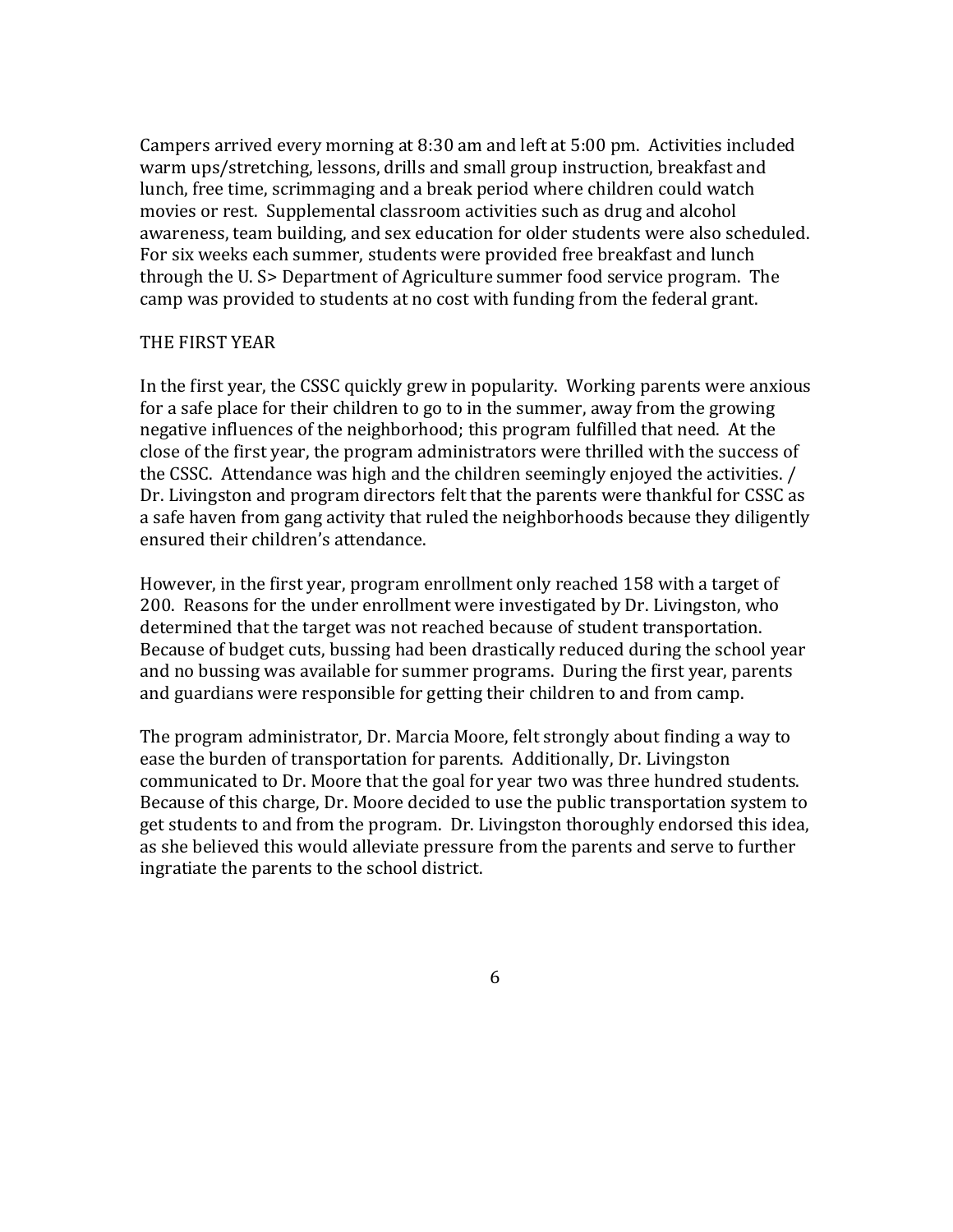#### THE SECOND YEAR

Once accepted into the program for the second year, parents received a letter welcoming them. The welcome letter included a sample daily schedule, breakfast and lunch menus, and an explanation of the bus transportation system.

Although some parents still relied on their own personal transportation both to and from the camp in year two, the majority of parents sent their children to camp through the public transportation system. Parents explained to their children which bus stop to exit for the summer program, but many did not tell their child what exit to take to get back home. As the staff loaded the buses at the end of the first day, students got on not knowing when to get off, and many missed their exits.

As for Dr. Moore turned to leave at the end of her first day, she heard the phone ring. One parent after another called to find out where their child was. One child who did not know where to get off stayed on the bus and ended up at the bus station. Immediately, Dr Moore called her office staff back in to help field calls. She also contacted the public transportation bus system. Dr. Moore had no experience riding public transportation; in fact, Dr. Moore's inexperience of the public transportation system, and that of other staff, created the problem.

Dr. Moore felt that the creation of a master schedule would alleviate all future transportation issues. That night she and her office secretary mapped bus routes and student stops. Dr. Moore had assumed that when the students came to school on the bus that they would know how to get home. Despite the master schedule, another glitch occurred.

The bus pass system involved a summer camp staff member escorting the students to the bus stop where they would hand each student a bus pass to get home and another pass to return the next day. The box of bus passes were budgeted to last 65 percent of students enrolled in the camp thirty days. Because the duty rotate among staff members, the passes were kept in the main office where they were readily accessible to staff. A few weeks into the program, bus passes were disappearing. There were not enough passes to make it to the end of the program, and additional funds would be needed to secure the necessary bus passes. After some investigation, Dr. Moore determined that the shortage in bus passes was caused by student theft. However, no student was found to be the culprit of said theft.

As the second year of the program closed, Dr. Moore held a staff meeting to discuss the outcomes of the program and improvements that were needed for the next year. Other than the missing bus passes, the second year had ended with great success. Student enrollment was a full capacity, children and parents were happy, and funding was continued for the following year.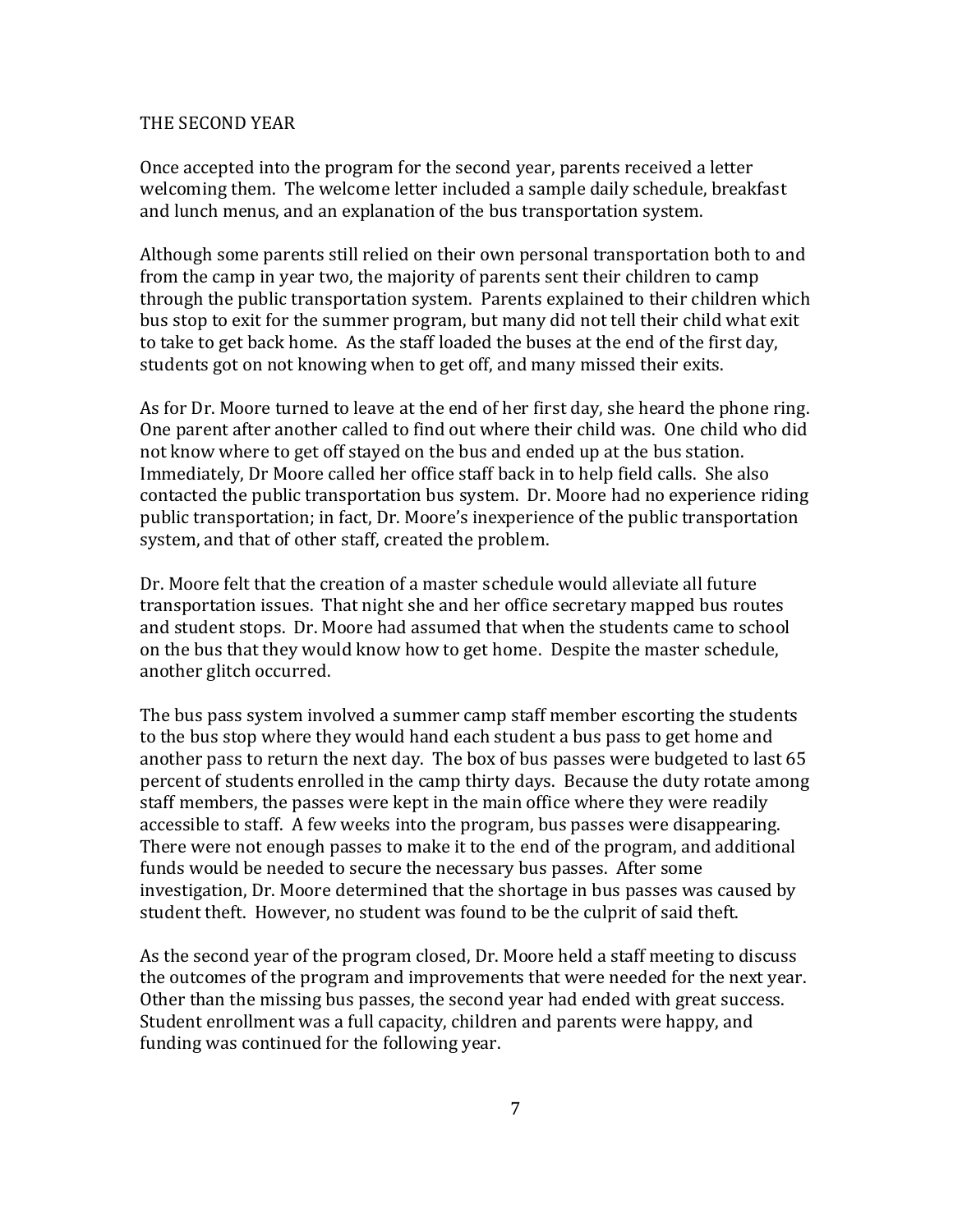However, staff member Jim Grier expressed concern over the use of bus passes. Jim was a beloved physical education teacher in the district. The students respected Mr. Grier. He was known to be fair and to genuinely care about the students. Also, he saw the benefits of the CSSC offer his students; a safe place to be in the summer months away from gangs and street life, much needed meals (breakfast and lunch), and good role models.

Mr. Grier grew up in the neighborhood and still resided in the area. He was well aware of the gang violence to which his students were subject, and he felt the system of using bus passes for to students to go to and from camp was not well thought out and wrought with potential disaster. He felt the students were too young to be riding public transportation alone.

#### THE THIRD YEAR

In the third year of the program, Dr. Moore devised an innovative idea for systematizing the bus passes. The system would include a lanyard with a permanent bus pass for each student requiring transportation to and from CSSC, including the beginning and ending date of the program, times of prepaid transportation (arrival and departure from CSSC), and each students name and photo.

On the first day of camp, the public transportation system, Western Reserve Transit Authority, better known as WRTA, came to school and took students' pictures. Bus passes were laminated and put on lanyards for the students. Wi9th 320 enrolled in the program, the use of bus passes had risen to 90 percent participants.

At first, things ran smoothly with students arriving to school and going home by bus on time and without difficulty. But two weeks into the summer program on a Wednesday morning, only 180 students showed up for school. Mr. Grier, the only African American employee in the summer program, was on bus duty that morning and he was the first to report that most of the students who rode the buses did not show up for camp. His concern for the students was evident as he pressed Dr. Moore to call WRTA.

Unalarmed Dr. Moore thought this was peculiar that only the older students were not at school. As one of the younger students, Kesha, entered the office, Dr. Moore took the opportunity to ask where her older brother was. Kesha disclosed, "They all went to the mall today." Dr. More surmised that as students became accustomed to using the bus passes, they figured out they could ride the public busses anywhere, and they wanted to go to the mall.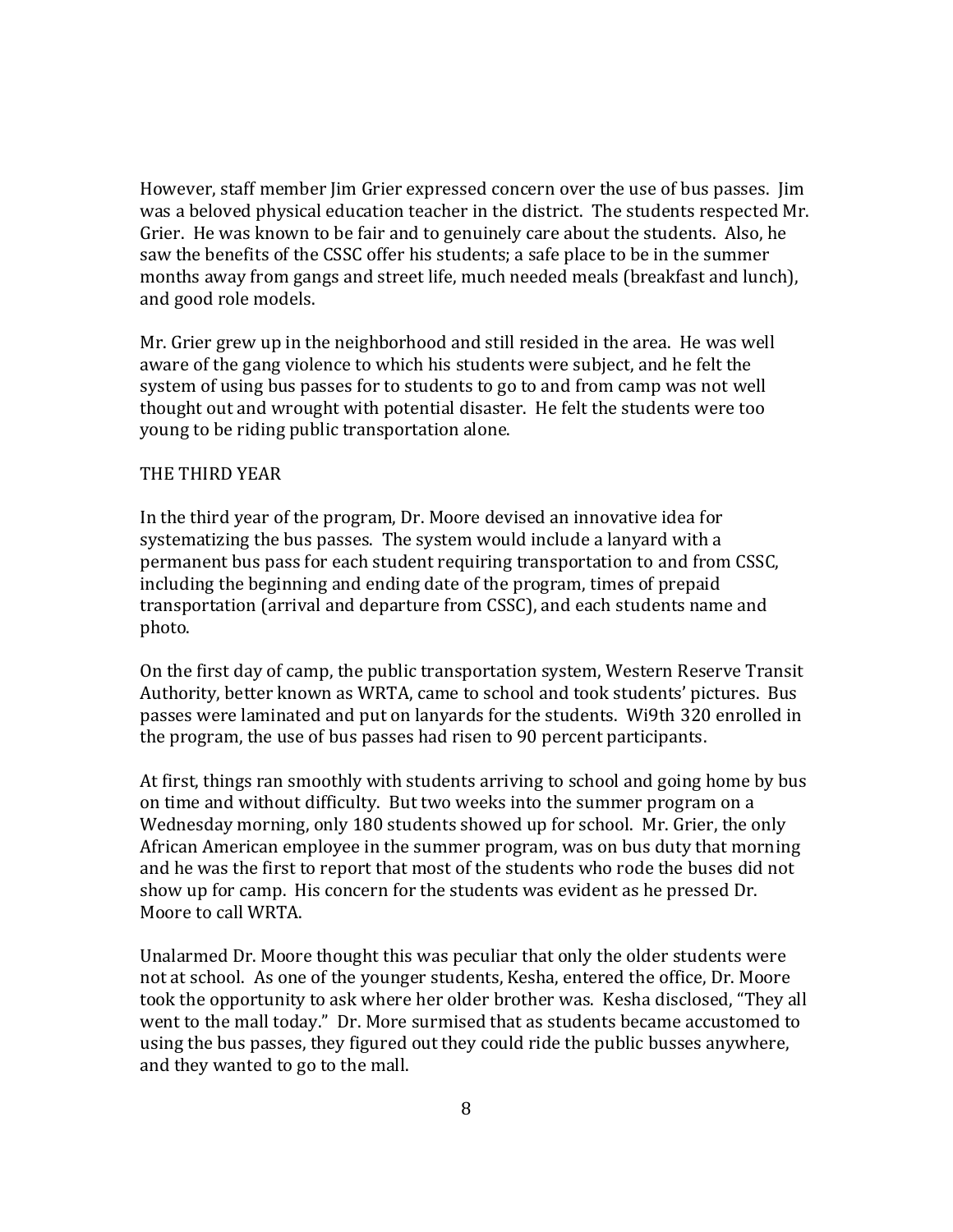Knowing that Mr. Grier was well acquainted with the students, Dr. Moore called him into the office to tell him what she had discovered. Mr. Grier quickly offered to go to the mall to locate the students. Dr. Moore returned to her office to inform parents of the situation. As Mr. Grier walked through the mall, he encountered the missing students and informed them that they were not supposed to use their bus passes to travel anywhere other than school and back home. He escorted many to the bus stop and waited for the appropriate bus to arrive. He drove the remaining students home in his own car.

Dr. Moore and her secretary worked all afternoon and late into the evening calling parents and guardians to explain what had happened. Most of the parents did not know that the students had used the bus passes to go to the mall. The students had arrived at their homes at their normal time to avoid getting in trouble with their parents. While most parents were upset about the situation, some were not at all troubled. As one parent remarked, "Well you giv3 them a pass. It was just something that kids know how to do—ride the bus. What did you expect? They are teenagers."

Dr. Moore was upset with her student, their parents, and the entire situation. She was livid at the ungratefulness of the students, who were provided with an amazing opportunity that, she believed, would ultimately help them with academic progress, keep them out of trouble, and provide unique summer programming that would benefit their health. She expressed these sentiments to Mr. Grier when he came to her office to meet with her the next morning. She had called upon him to express her outrage.

Mr. Grier was not shy about expressing his concerns. "With all due respect, Dr. Moore, you have no idea what it is like to live in this community. I grew up here. Just give me a few moments to tell you a story." Mr. Grier paused and looked at Dr. Moore. She nodded.

"When I was a little kid, this community was more integrated. I mean, don't get me wrong. There were white neighborhoods and black neighborhoods. Although this is not the south, Jim Crow lived here. We had a public pool, but it was for 'whites only.' Everyone knew this. After the Brown decision, parents started sending their children to the pool. But instead of welcoming us, they drained it.

This is the legacy in which we live Now, I was a little too young to experience that myself, but my older brothers and sisters lived that reality. Can you imagine what that does to a person? Knowing that you are undervalued so much that a community would rather take the opportunity for swimming away from everyone, rather than have black children in the pool?"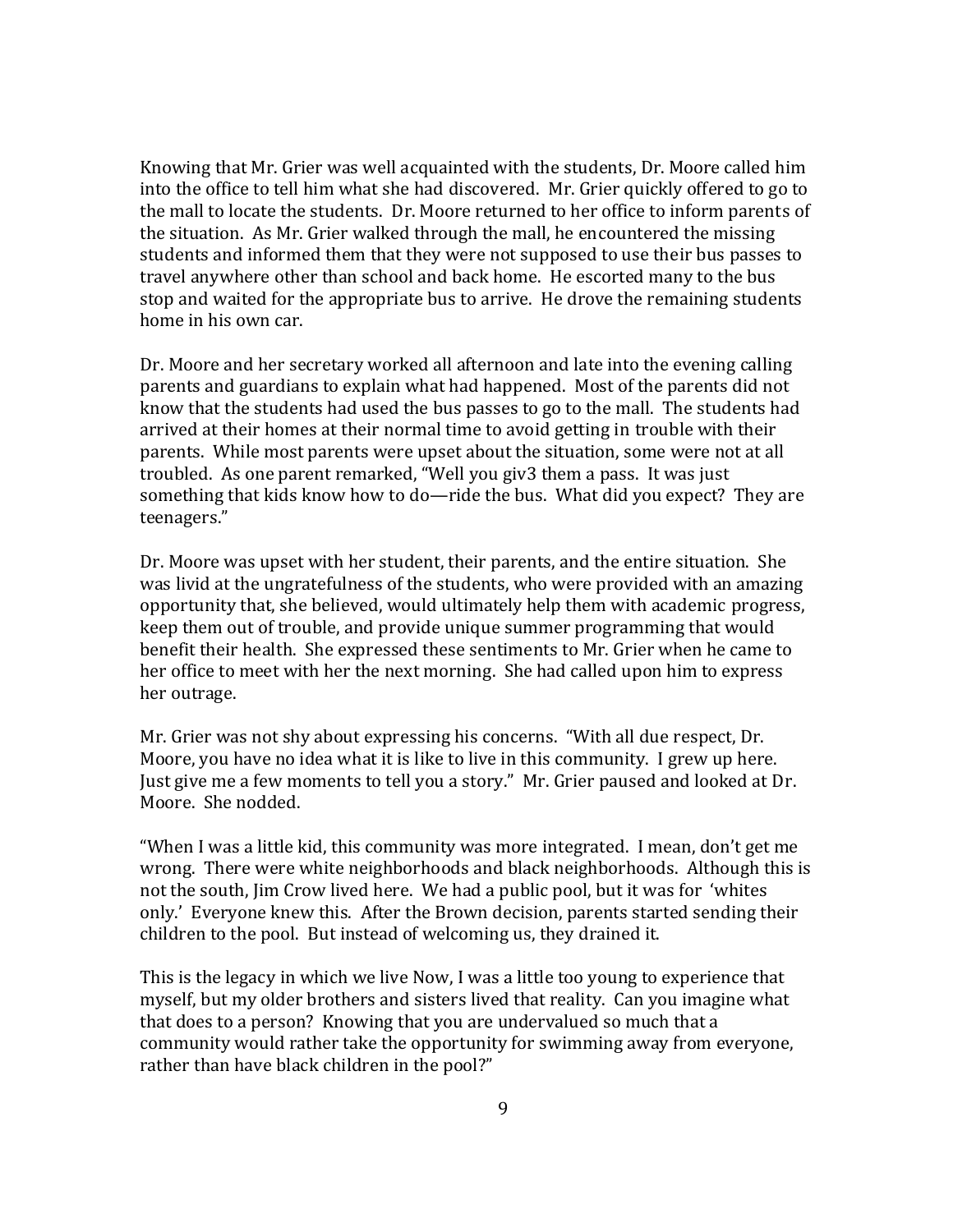"I am so sorry this happened, Mr. Grier." Dr. Moore replied, "but I am not sure I see the connection."

"I said this might take a while, Dr. Moore." Mr. Grier smiled. "You see, kids know immediately whether they are valued by the adults around them. I mean, they may not be able to articulate it, but they understand if they are valued as human beings, or if they are looked down upon by the adults who are in authority over them. The older kids, they may have gotten that message. And despite your best intentions, they are not going to respect you if you do not respect them.

Again, the kids may not be able to articulate this, surely not if you asked them, but even if I did. But I suspect that this action is an assertion of their autonomy, of their personhood."

"I totally understand what you are saying, Mr. Grier, and I respect it. But I take issue with the fact that any adult working in this program has communicated any notion that we do not value the students," Dr. Moore implied, feeling her pulse rise.

"Again with all due respect," Mr. Grier began tentatively, "I disagree. Think about it this way. Yes, these students, many come from poverty. Their parents work multiple jobs, with crazy unstable hours, and so they may not be able to come into the school, help their with homework, and some of these teachers take that to mean that the parents do not care about their kids. But this perception comes from their own lives, from their own recollections of what their childhoods were like, or from their own parenting styles.

Do the teachers here every try to get to know the lived experiences of our kids? Also, the curriculum, particularly in the early grades---it is highly scripted. The literacy program? Success for All? I call it 'Success for None.' This is nothing less than watered down curriculum presuming that our kids are stupid and incapable of critical thought. The reading materials have nothing to do with their home lives, cultures, languages, or community. Can you say that you would endorse such a curriculum for your own children?"

Dr. Moore was torn between throwing Mr. Grier out of her office and listening. Although she felt her face flush and perspiration flow seemingly out of each and every pore of her body, she decided to pause. She nodded, "I am listening."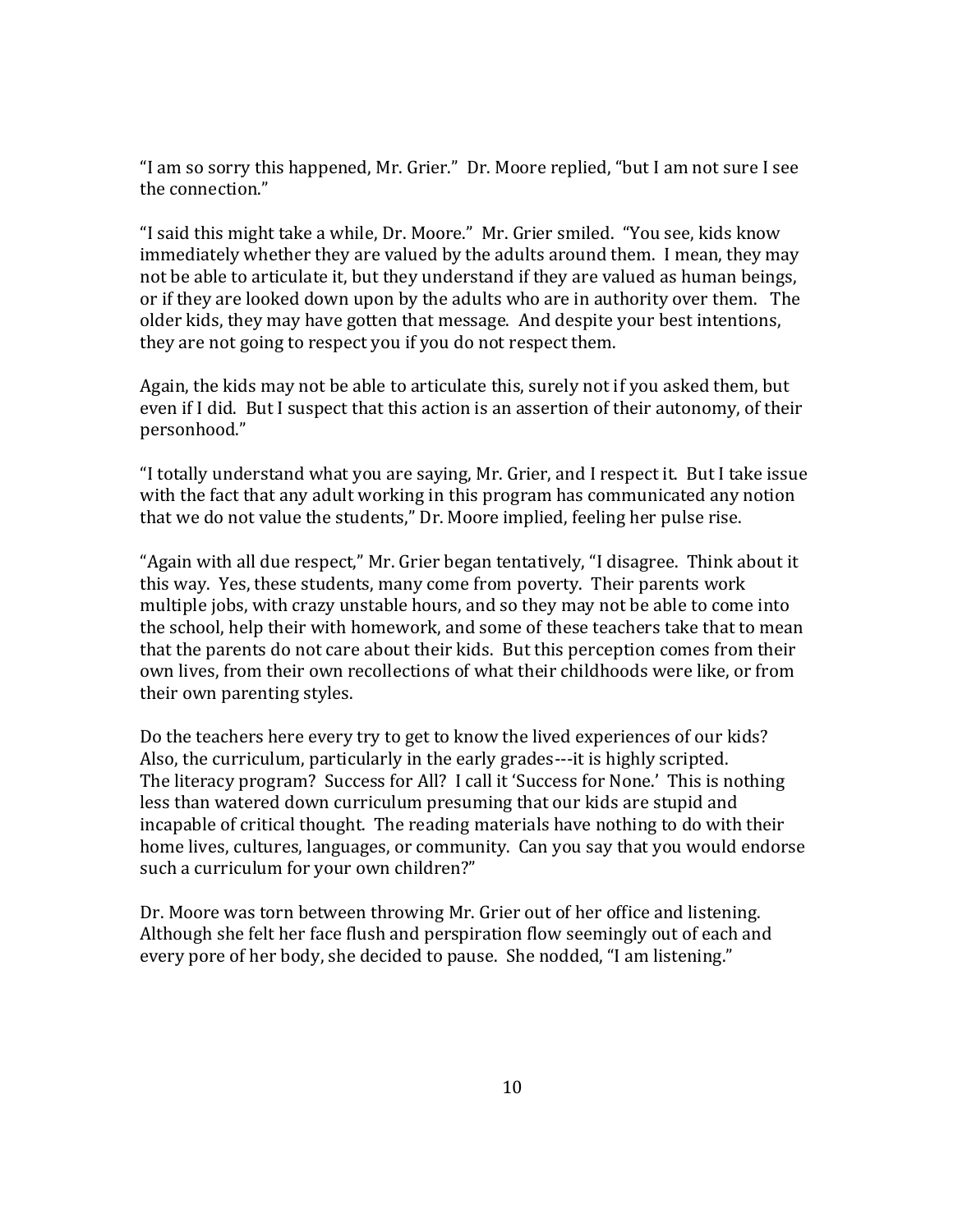" I know I am just a gym teacher. This is not a job that carries much prestige, but I have never cared about that. All I ever wanted to do was to live and work in the community that I love---the community I grew up in, the community that made me who I am. But I know these kids. And I am not going to say that I am not mad as hello at them, because I am. But I want to tell you, that I understand. I understand why they did what they did. When I was putting them on the buses to return home yesterday, I pulled Jamal to the side, Do you know Jamal?

Dr. Moore shook her head to indicate that she did not, feeling the guilt rise within her for not knowing one of her students.

Mr. Grier nodded. "I asked Jamal what they were thinking. Whose idea this was. And do you know what he said to me?"

Dr. Moore closed her eyes and shook her head again, her anger subsiding. "He said it was the first time in his life that he felt free. He felt free to be able to go and hang out with his friends at the mall---something that teenagers in the suburbs have the opportunity to do all the time. Am I right?'

"You are not incorrect." Dr. Moore suddenly realized that there were many problems within her school that she was not privy to. She wondered just how foolish she looked to the community.

"Again, Dr. Moore, I am not telling you that I am not upset with these kids. In fact, I am very upset. But, given the opportunity for free travel, as a kid, I am not sure I would not have done the same. What I am saying is that this issue is not just about kids breaking rules. It is about so much more. And let's talk about lacrosse. I mean, who outside of prep schools and liberal arts colleges, even knows what the heck that is? And what suburban kid has to be shuttled to school every day over the summer, not having any choice in what to do on any given day?"

Although Dr. Moore was surprised that the students in the program would use their knowledge of the public transportation system, knowledge that she did not possess, to serve their own needs, upon reflection, she wondered, if given the opportunity in my own teenage rebellion phase: would I have done the same"? Dr. Moore then thought of how many times she had disobeyed her own parents. However, the difference here was that her students were supported by a federal grant.